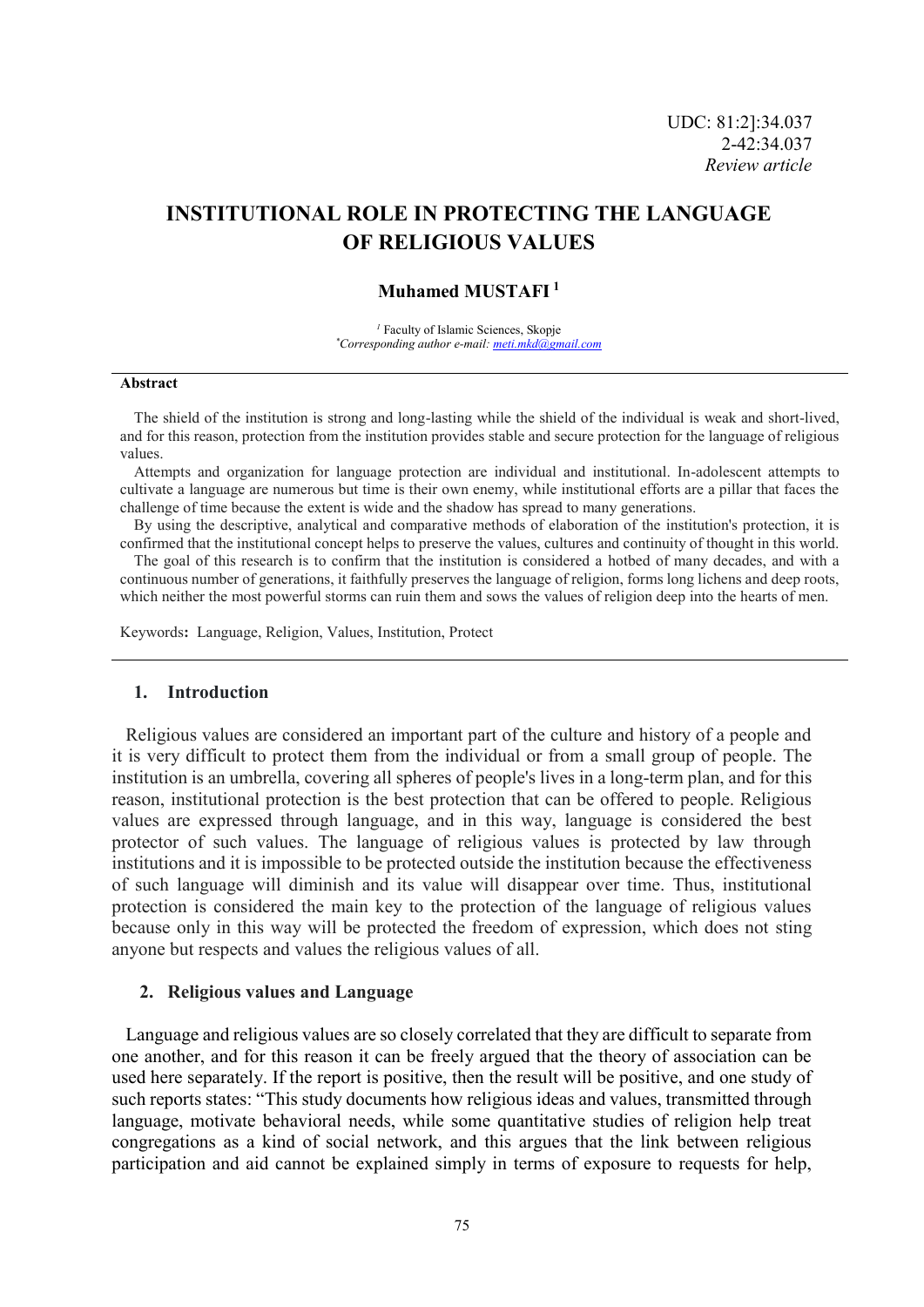compliance with external norms, and concern for reputation. Rather, people learn ideas and values to help through the language of sermons, texts, and conversations, and internalize them into their identity. They act on these ideas and values by helping others, and use religious language to build accountability for their behavior." (Christopher Einolf, 2011)

Language builds a whole of man, which cannot be divided into inner and outer wholeness because "On the contrary, language connects religion's public discourse with the values, feelings, and ideas of individuals and helps them explain how these internal affinities influence their behavior." (Christopher, 2011)

Religious language is of particular importance because it is considered a crucial guide to man and his manners. When talking specifically about language that explains and promotes religious values, it can be freely said that "without an adequate solution to the problem of religious language, human speech on God would be in question." (Jeniffer Weed, 2003)

The importance of language in religious values is like air and human life, which cannot be separated in any way. In this context, Shaykh al-Islam Ibn Taymiyyah says: "The Almighty God lowered His Holy Book into Arabic, made His Messenger clarifying the Book and Wisdom in Arabic, and made the descendants of this religion speak in Arabic. This language, and they would have been unsuccessful in explaining and knowing religion had they not systematized the language.

Knowing the language makes it easier for believers to know the religion of God brings them closer to the religious rites, makes the Muhajireen and Ansar understand each other in all their affairs ... Other things can be compared with the language: the sciences and ethics.... (Abdullah Ali, 2014)

# **3. The role of Language and Institution**

The institution plays the proper role with honor and sincerity as it should be because it is considered a merger that gives light to others when others try to extinguish the light of religion and religious values. "In our time, besides home, street and various media, which are counted as the three most influential factors in positive or negative language and oratory, school plays a key role in shaping the language of our students." (Muin Refik)

When considering the question of language and religion, we can clearly see that the function of man in society is more complete and positive, and in this context, while elaborating such dimensions, the renowned sociolinguist Spolski divides them into several concrete points and states:

1. Effects of Religion on Language: Possible research topics include the influence of religion on language choice, language maintenance, and borrowing (lexical).

2. The interrelationship between language and religion: Research in this dimension addresses, for example, the interplay between religions and languages in the sociolinguistic repertoire of multilingual cities.

3. The effects of language on religion: One possible focus of the study is the contribution of language, as used in prayer, e.g. for building a religious community.

4. Language and religion eliminate illiteracy. (Ulrich, Jerohen & Sue, 2012)

The individual cannot play the role that the institution can play because man, as an individual, has limited opportunities for contribution in time and place. The institution organizes the lives of individuals and not the opposite, because the institution is a tent, covering many individuals. "Undoubtedly, even in modern society, after satisfying the basic human need, such as food, water, and shelter, religious authority, which is almost instinctive, dominates the human person from cradle to old age. Social progress cannot be achieved in isolating religious elements. Human society can achieve cultural progress when all constituent institutions are integrated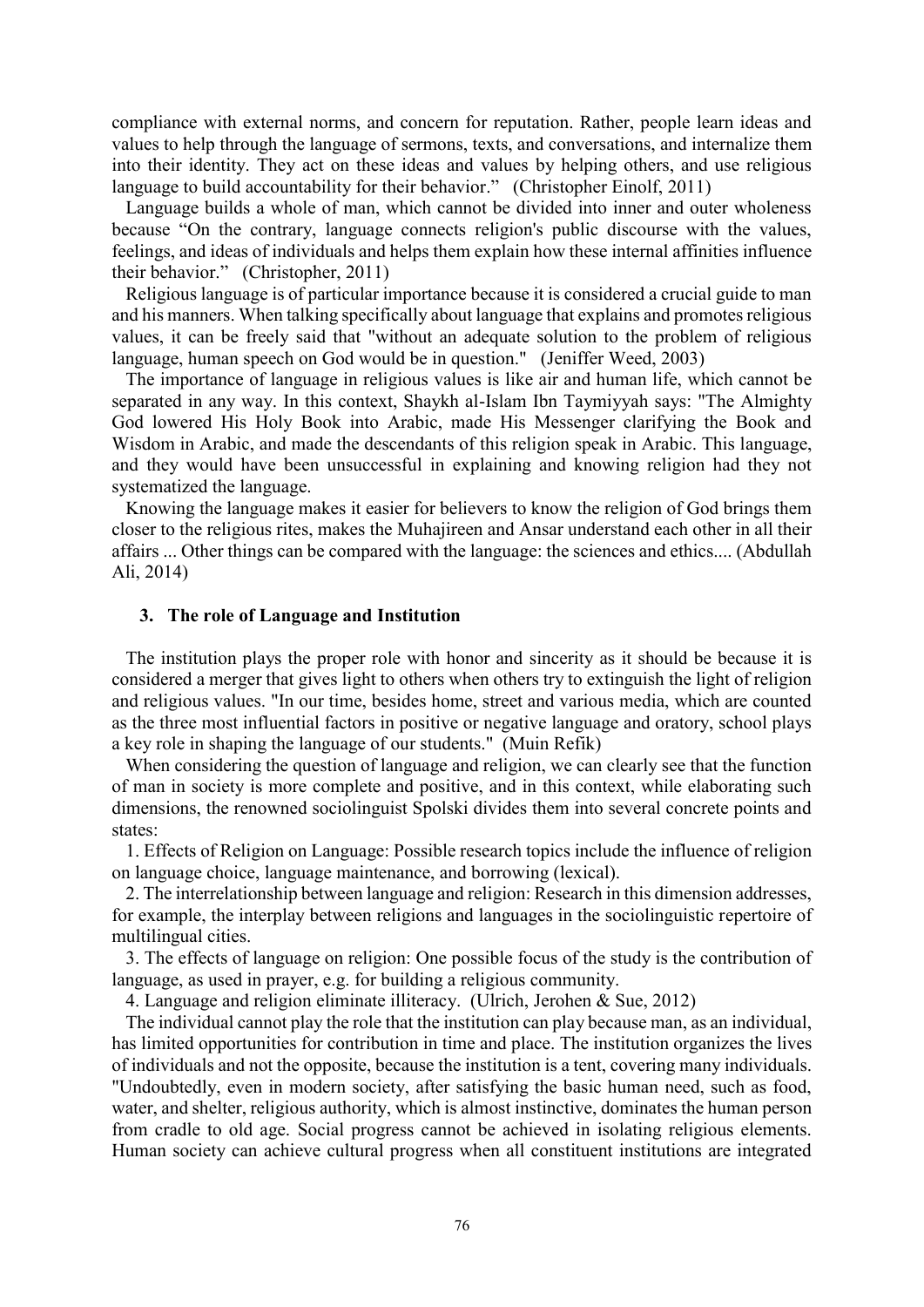into holistic development. It is unfortunate that some scholars, because of their anti-religious orientation, have denied religion and its position as a true platform for socialization.

If socialization is a process by which society achieves cultural continuity and continues to survive, then it is counterproductive to exclude religion from the things that will be given to offspring. "(Christopher, 2011)

The institution has, over a long period of time, successfully planted in the minds and hearts of people a healthy and fruitful religious education because it is based on the principle that Religious education makes a special contribution to the curriculum by developing knowledge and understanding of religions., religious beliefs, practices, language, and traditions of students and their impact on individuals, communities, societies, and cultures. (Purposes, 2000)

# **4. Institutional Importance**

When discussing the importance of the educational institution in society, namely the institutional importance in safeguarding religious values, we cannot overlook the role it plays in its entirety and the responsibility it has in various spheres, and therefore Heinrich Seidel provides data detailed on the dimensions of the functioning of the institution thus expressing: "I will mention only five key functions that a society hopes that its educational institutions will fulfill:

a. Their first function is to provide education and training within a structure that combines research and teaching.

b. They provide vocational training.

c. They are research institutions responsible for conducting research across a wide range of disciplines, including increasing the amount of interdisciplinary work, and in this respect, for the constant training and supply of qualified people in all areas of employment.

d. They have a part to play in regional development and in developing international contacts.

e. They have a social function in promoting the intellectual and social development of society." (Heinrich, 1991)

The language of the values of institutional education is very rich and rich because one is taught the concept of responsibility. "We must, as never before, deal with this knowledge, as a consequence or power, which is firmly in the hands of hard men. However, this power can become useful and give happiness if it assumes a heightened sense of ethical responsibility and is used to improve humanity rather than as a means of enhancing the social, economic, and technological differences that exist today. " (B.P.Schlemper, 1991)

The institution is careful in the language it teaches students because on its shoulders it is the responsibility of the Majestic God to inspire students that "the difference between religious and normal language lies in the fact that religious language bears the burden of Absolute on its shoulders while normal language is related to relative issues. " (Umer, 2011)

When the language of religious values is elaborated, it is evident that it teaches the student who, over time, is transformed into the bearer of various activities in life, that the language of tolerance is the one that makes the greatest contribution in this world. The institution played its part even when the idea of a worldly society that failed, but not the concept of the institution of religious values, spread. In this context, Gareth Byrn says: "The current criticism of denominational education, and religious education in particular, risks damaging the place of this main subject in all schools, only at a time when a deeper reflection on religion, faith, spirituality and ethics can contribute immensely to the emergence of a society that seeks to embrace difference and is comfortable in celebrating the presence of a variety of religions and other belief systems. "(Gareth, 2014)

The institution forms people with a very rich language of values according to a concrete institutional system, gives them a concrete and long-term goal. Such an institutional system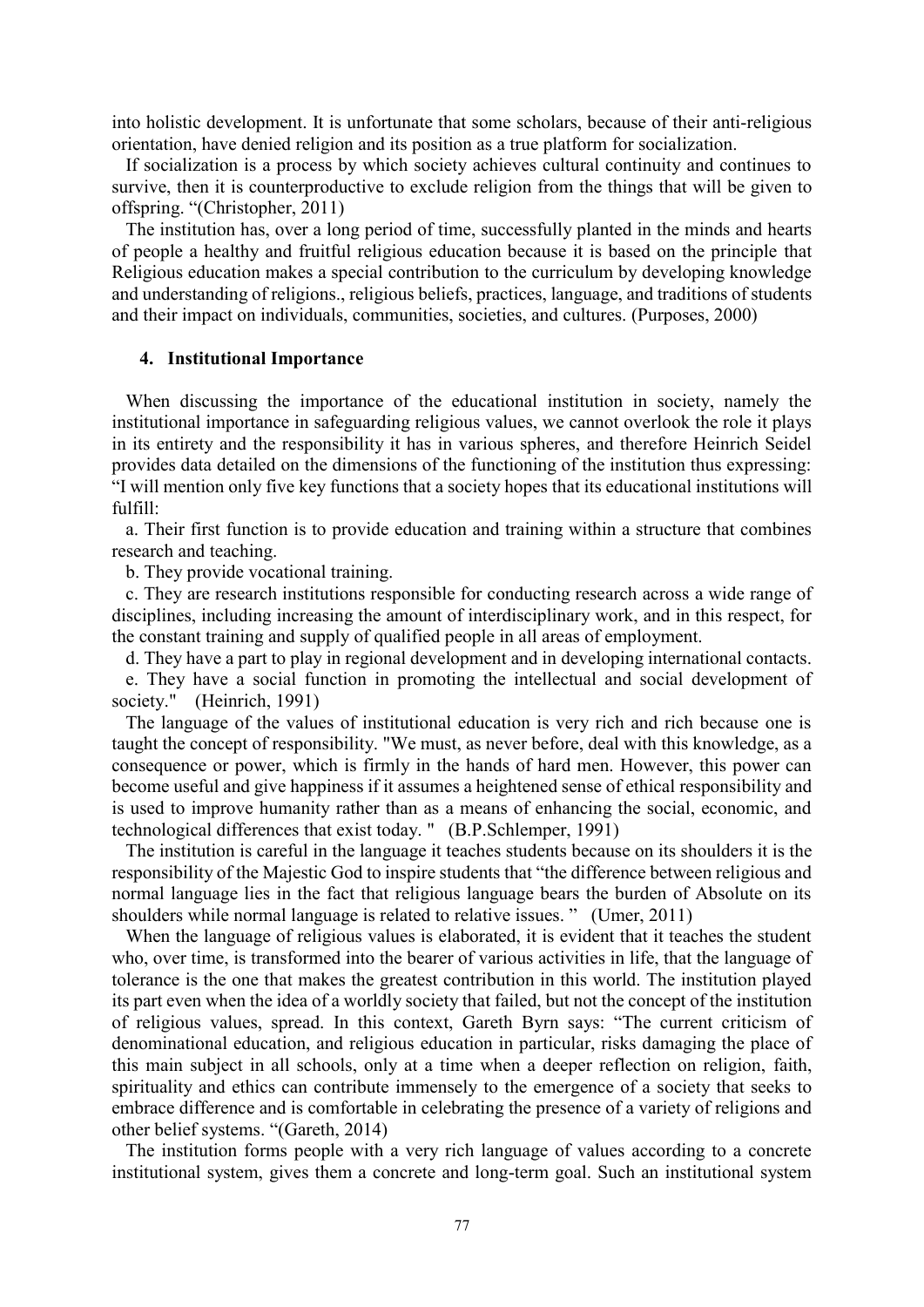stipulates that "linguistic entry does not move in the void, but is considered a three-dimensional postulate. First, it is about contemporary language teaching and contemporary structuralism, methodological and semiotic reading. Second the hermeneutic explanation of commenting on the text, whether literary, religious or cultural and the text being read. Third, the network of sociological concepts is at the service of the two concepts mentioned earlier, linking the text with reality and stimulating discussion between them." (Umer, 2011)

Institutional protection of religious values inspires generations and its main purpose is to convey the language of religious values generation after generation. "The value system describes what is intrinsically valuable. It has to do with the social conception of what is right and wrong and how it 'should be'. Values are the sole determinants of priorities between people's goals and objectives and the basis for approval or punishment. Socialization gives society the privilege of reproducing itself socially and biologically from one generation to the next." (Etim, 2012)

# **5. Conclusion**

The institutional protection of the language of religious values has planted in our hearts the language of religious values. The institutional role continued, continues and will continue in the performance of this religious mission, educational, social and educational, and will face all challenges as the holders of this responsibility are endowed with Divine Immanence. During the research in this article, it is clearly noticed that the institutional role in the protection of values is very important and irreplaceable. It is also clear that the relationship between the institution and religious values has a great and powerful value because it guarantees a greater and more visible effectiveness in society. The institution protects the used values of the language and does not allow the bastardizing religious values of any society for various reasons and purposes.

Institutionally controlled religious language enjoys a longer and more fruitful life in society and we clearly see that omissions and errors in the interpretation of such religious values are very limited, and may not even be observed in such a society, where the institution plays a positive role in this area. The conclusion of this paper confirms that a healthy relationship between the institution and the language of religious values guarantees a higher human consciousness and a universal harmony between the peoples of the world. The protection of values is considered a remarkable institutional result, but also a challenge for the future.

#### **References**

- [1]. Abdullah Ali Muhammed Al-Abdulij, (2014), Ehemmijjetul-lugail-arabijjeti fi fehmil-Kuranil-Kerim ve tefsirihi, Merkezu tefsirin liddirasatil-kuranijjeti, 10 safer 1436 (2 /12/2014)
- [2]. B. R. Schlemper Junior, (1991), "Higher Education in the Society of the 21st Century Changes and Definitions in Institutional Policy", , The Role of Higher Education in Society: Quality and Pertinence, 2nd UNESCO- Non-Governmental organizations Collective Consultation on Higher Education Paris, 8-11 April 1991, ED-91/WS-23), p. 82.
- [3]. Christopher J. Einolf, (2011), The Link Between Religion and Helping Others: The Role of Values, Ideas, and Language, DePaul University the Author 2011. Published by Oxford University Press on behalf of the Association for the Sociology of Religion, pg. 451-453.
- [4]. Etim E. Okon, (2012), Religion as instrument of socialization and social control, European Scientific Journal November edition vol. 8, pg. 136-137.
- [5]. Gareth Byrne, (2014), Why religious education has an important role to play in our society, The Irish Times, Thu, Jul 3, 2014, 00:01
- [6]. Heinrich Seidel, (1991), The social significance of Higher Education, The Role of Higher Education in Society: Quality and Pertinence, 2nd UNESCO- Non-Governmental Organizations Collective Consultation on Higher Education Paris, 8-11 April 1991, ED-91/WS-23, p. 32.